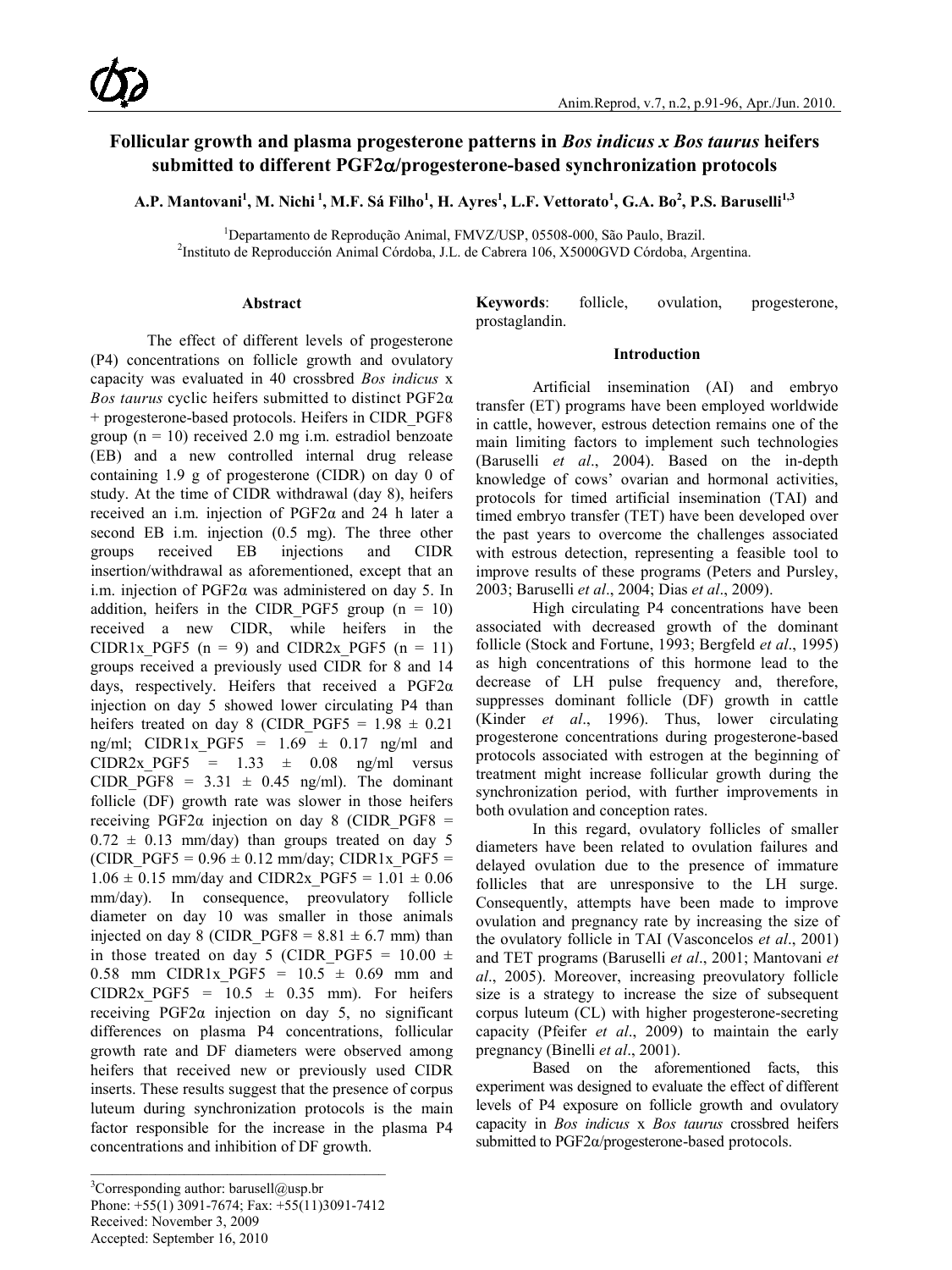#### **Materials and Methods**

#### *Location, animals and feeding*

The experiment was conducted on a commercial beef farm located in Southeastern Brazil. Forty crossbred *Bos indicus* x *Bos taurus* (½ Nelore x ½ Simental) cyclic heifers, (previously confirmed by heat detection), 20 to 24 months old and presenting body condition score (BCS) from 2.5 to 3.5 (within a 1 to 5 scale; according to Houghton *et al*., 1990) were selected for the study. Heifers were kept in *Brachiaria decumbens* pasture with free access to mineral supplement and water. Numbered ear tags were used for animal identification. All animal procedures were approved by the Animal Care Committee of the Faculty of Veterinary Medicine and Husbandry, Universidade de São Paulo, São Paulo, SP, Brazil.

#### *Hormonal treatments*

All heifers were pre-synchronized with two i.m. injections of PGF2α (25 mg of dinoprost tromethamine - Lutalyse®, Pfizer Animal Health, São Paulo, SP, Brazil) 12 days apart (day - 24 and day - 12). The objective was to synchronize estrus such that heifers would be in diestrus at the beginning of treatment with an intravaginal source of P4.

On day 0, all heifers presented a CL observed by ultrasonoghrafic examination. At this time, heifers were randomly allocated to one of four treatments with the intravaginal sources, as demonstrated in the experimental design (Fig. 1). Heifers in the CIDR PGF8 group ( $n = 10$ ) received 2.0 mg i.m. estradiol benzoate (EB - Estrogin $^{\circledR}$ ) Farmavet, São Paulo, SP, Brazil) and a new controlled internal drug release containing 1.9 g of progesterone (CIDR, Pfizer Animal Health, Brazil). On day 8, at the time of CIDR withdrawal, heifers received an i.m. injection of PGF2 $\alpha$  and, on day 9, an injection of 0.5 mg of EB i.m. Other groups received EB i.m. injections and CIDR insertion/withdrawal as aforementioned, except that an i.m. injection of PGF2α was administered on day 5. Nevertheless, heifers in the CIDR\_PGF5 group  $(n = 10)$  received a new CIDR, while heifers in the CIDR1 x PGF5 (n = 9) and CIDR2x PGF5 (n = 11) groups received a previously used CIDR for 8 and 14 days, respectively.



Figure 1. Schematic diagram of experiment. Pre-synchronization with two injections of PGF2α twelve days apart. Ovarian ultrasound evaluations (US) were performed every 24 h from day 5 to day 8, and every 12 h from day 9 to day 12. Blood samples (BS) were collected daily from day 6 to day 9.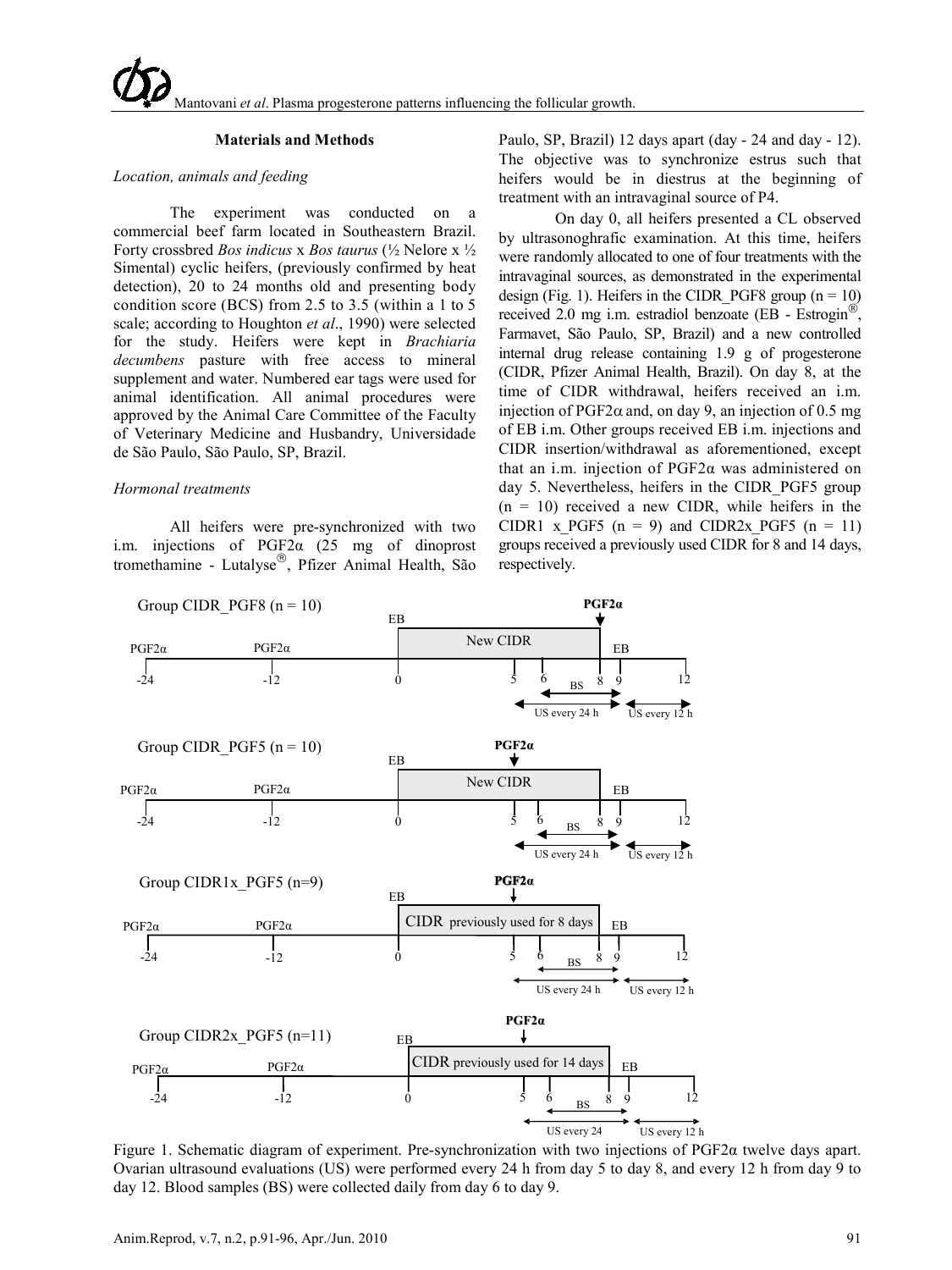# *Ultrasound examinations*

Heifers were submitted to ultrasound examination at day 0 to confirm the presence of CL at beginning of the estrous synchronization protocol. Then, heifers underwent daily transrectal ultrasound (US) examinations from day 5 to day 9 in order to evaluate the DF growth rate and, every 12 h from day 10 to day 12, to establish the time of ovulation. US examinations were done always by the same technician, using a *100 Vet* US equipped with an 8 MHz linear-array transducer (Pie Medical, Netherlands). Follicular growth rate in each group was obtained by the difference in follicle mean diameter daily registered from day 5 to day 10. Ovulation was characterized by the disappearance of DF previously identified and the moment of ovulation was established as 6 h before the last ultrasound examination (Carvalho *et al*., 2008). The ovulation rate was determined by total of animals that had a synchronized ovulation following the ovarian synchronization protocol by the total of synchronized animals.

# *Blood sampling and progesterone assay*

Blood samples from all heifers were collected into heparinized Vacutainer® tubes (Becton Dickinson Co., Franklin Lakes, NJ, USA) once daily from day 6 to day 9 by jugular venipuncture. Afterwards, samples were centrifuged at 1600 x g for 20 min and the plasma stored at -20°C until radioimmunoassay (Coat-A-Count<sup>®</sup>, Diagnostic Products Corporation, Los Angeles, EUA).

The P4 assay sensitivity was 0.07 ng/ml and the inter- and intra-assay coefficients of variation were 6.7 and 9.0% respectively. Analysis was done at the Laboratório de Análise Hormonal, Universidade de São Paulo, SP, Brazil.

# *Statistical analyses*

Data were statistically analyzed using SAS software (SAS Institute Inc., Cary, NC, USA). Initially, the statistical assumptions of homogeneity of variances and residue normality were verified and, whenever necessary, data were transformed in order to meet the assumptions. Log transformation was used for circulating progesterone to attain normality.

Follicular growth in each group was calculated by the difference in follicle diameter daily registered from day 5 to 10. Punctual (plasma P4, follicular growth, interval from CIDR removal to ovulation and ovulation rate) and temporal (plasma P4 from day 6 to day 9, follicular diameter from day 5 to day 10) variables were evaluated using orthogonal contrast. Orthogonal comparisons were performed to determine

the three main effects: day of reatment with  $PGF2\alpha$ [CIDR\_PGF8 vs. CIDR\_PGF5 + CIDR1x\_PGF5 + CIDR2x\_PGF5], effect of the type (new or previously used) of the intravaginal progesterone device (CIDR\_PGF5 vs. CIDR1x\_PGF5 + CIDR2x\_PGF5) and duration of used CIDR (CIDR1x PGF5 vs. CIDR2x\_PGF5). The orthogonal arrangements were used on the responses variables P4 concentration during CIDR treatment, follicular growth and ovulation rates. The effects of the different contrasts on the P4 concentration and the follicular growth were analyzed using repeated measures (PROC MIXED) and the ovulation rate was analyzed using the logistic regression (PROC Glimmix).

Results were expressed as means  $\pm$  SEM. Differences were considered significant when  $P < 0.05$ and tendencies when  $0.1 > P \ge 0.05$ .

# **Results**

There was a significant effect of earlier administration of the PGF2α treatment on P4 concentrations during CIDR treatment ( $P < 0.001$ ; Table 1) as heifers treated on day 5 showed lower mean circulating P4 from day 6 to day 8 than heifers treated on day 8 (CIDR PGF5 =  $1.98 \pm 0.21$  ng/ml, CIDR1x PGF5 =  $1.69 \pm 0.17$  ng/ml, and CIDR2x PGF5 =  $1.33 \pm 0.08$  ng/ml vs. CIDR PGF8  $= 3.31 \pm 0.45$  ng/ml; Fig. 2).

Treatment with  $PGF2\alpha$  on day 5 also had a positive effect on DF growth rate between days 5 to 10, such that treatment with  $PGF2\alpha$  on day 8 reduced  $(P < 0.05)$  the growth rate of the DF (CIDR PGF8 =  $0.72 \pm 0.13$  mm/day) when compared to groups treated on day 5 (CIDR PGF5 =  $0.96 \pm 0.12$  mm/day; CIDR1x  $PGF5 = 1.06 \pm 0.15$  mm/day, CIDR2x  $PGF5 =$  $1.01 \pm 0.06$  mm/day). As a consequence, heifers receiving a PGF2α injection on day 8 presented smaller DF diameter on day 10 (CIDR  $PGF8 = 8.81 \pm 6.7$  mm) than those that received the same treatment on day 5 (CIDR PGF5 =  $10.00 \pm 0.58$  mm, CIDR1x PGF5 =  $10.5 \pm 0.69$  mm, CIDR2x PGF5 =  $10.5 \pm 0.35$  mm;  $P < 0.05$ ; Fig. 3).

As demonstrated in Table 1, there was a tendency  $(P = 0.09)$  for a longer interval from CIDR removal to ovulation in heifers that received an injection of PGF2 $\alpha$  on day 8 (CIDR PGF8 = 74  $\pm$  6.2 h) when compared with heifers that received PGF2α on day 5 (CIDR PGF5 =  $69 \pm 8.5$  h; CIDR1x PGF5 =  $66 \pm 0$  h and CIDR2x  $PGF5 = 72 \pm 6.3$  h).

In this experiment, ovulation rate among groups were not statistically different according to day of PGF2α treatment, the type of CIDR (new and previously used) or the duration of the previous use (8 or 14 days), as shown in the Table 1.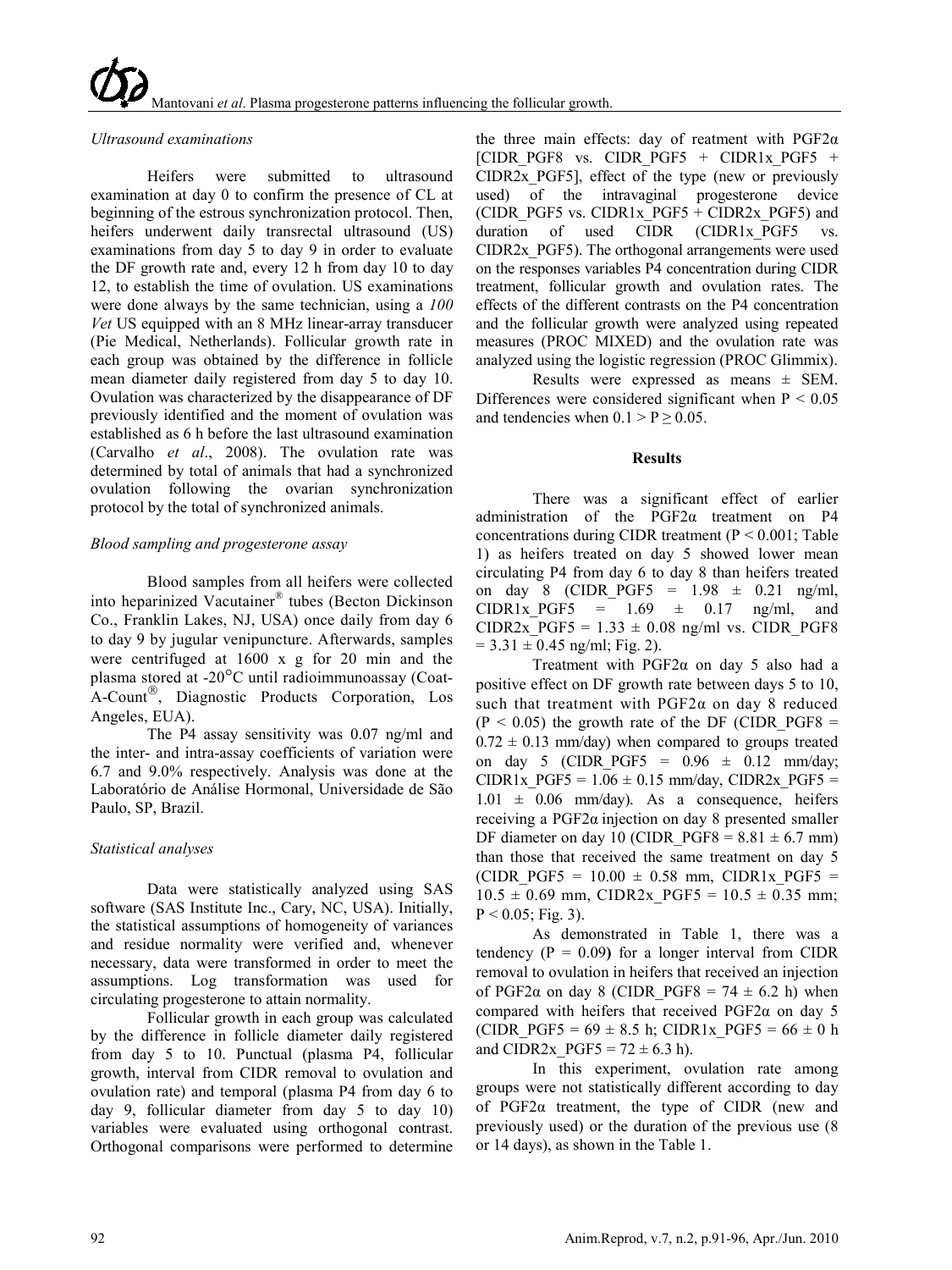|  | Table 1. Plasma P4 concentrations from day 6 to day 8, follicular growth rate (mm/day) from day 5 to day 10 and         |  |  |  |  |  |  |  |
|--|-------------------------------------------------------------------------------------------------------------------------|--|--|--|--|--|--|--|
|  | interval from CIDR withdrawal to ovulation in heifers submitted to different PGF2 $\alpha$ (day 5 or 8) plus P4 (new or |  |  |  |  |  |  |  |
|  | previously used CIDRs) protocols.                                                                                       |  |  |  |  |  |  |  |

| Item                                              |                 | Contrasts <sup>b</sup> |                 |                         |                |                |                |
|---------------------------------------------------|-----------------|------------------------|-----------------|-------------------------|----------------|----------------|----------------|
|                                                   | CIDR PGF8       | CIDR PGF5              | CIDR1x PGF5     | CIDR <sub>2x</sub> PGF5 | C <sub>1</sub> | C <sub>2</sub> | C <sub>3</sub> |
| Serum P4<br>concentration<br>$(ng/ml)^c$          | $3.31 \pm 0.45$ | $1.98 \pm 0.21$        | $1.69 \pm 0.17$ | $1.33 \pm 0.08$         | ${}_{0.001}$   | 0.16           | 0.37           |
| Follicular<br>growth rate<br>(mm/day)             | $0.72 \pm 0.13$ | $0.96 \pm 0.12$        | $1.06 \pm 0.15$ | $1.01 \pm 0.06$         | 0.04           | 0.61           | 0.78           |
| Interval from<br>CIDR removal<br>to ovulation (h) | $74 \pm 6.2$    | $69 \pm 8.5$           | $66 \pm 0.0$    | $72 \pm 6.3$            | 0.09           | 1.0            | 0.06           |
| Ovulation rate<br>$(\%)$                          | 60.0(6/10)      | 80.0(8/10)             | 77.8(7/9)       | 90.0(10/11)             | 0.15           | 0.27           | 0.44           |

a Treatments Groups:

CIDR PGF8: heifers were treated with a new CIDR and received a PGF2 $\alpha$  treatment concurrent with the CIDR withdrawal on day 8;

CIDR PGF5: heifers were treated with a new CIDR and a PGF2 $\alpha$  treatment was performed on day 5; CIDR was withdrawn on day 8;

CIDR1x\_PGF5: heifers received a previously used CIDR for 8 days and the PGF2α treatment was performed on day 5; CIDR was withdrawn on day 8;

CIDR2x PGF5: heifers received a previously used CIDR for 14 days, PGF2 $\alpha$  on day 5 and CIDR was withdrawn on day 8.

 ${}^{b}$ C1= Contrast of day of PGF2 $\alpha$  treatment (CIDR\_PGF8 vs. CIDR\_PGF5 + CIDR1x\_PGF5 + CIDR2x\_PGF5);

C2= Contrast of new vs. used CIDR (CIDR\_PGF5 vs. CIDR1x\_PGF5 + CIDR2x\_PGF5);

C3=Contrast of duration of used CIDR (CIDR1x\_PGF5 vs. CIDR2x\_PGF5);

Serum P4 concentration: mean of serum progesterone concentration from day 6 to day 8.



Figure 2. Plasma P4 profile between days 6 and 9 in heifers treated with PGF2 $\alpha$  either on day 5 or day 8 and exposed to different levels of exogenous P4. Heifers that received PGF2α treatment on day 5 presented lower P4 concentration (P < 0.001) than heifers treated only on day 8 (C1 = Contrast of day of PGF2 $\alpha$  treatment: CIDR\_PGF8 vs. CIDR\_PGF5 + CIDR1x\_PGF5 + CIDR2x\_PGF5).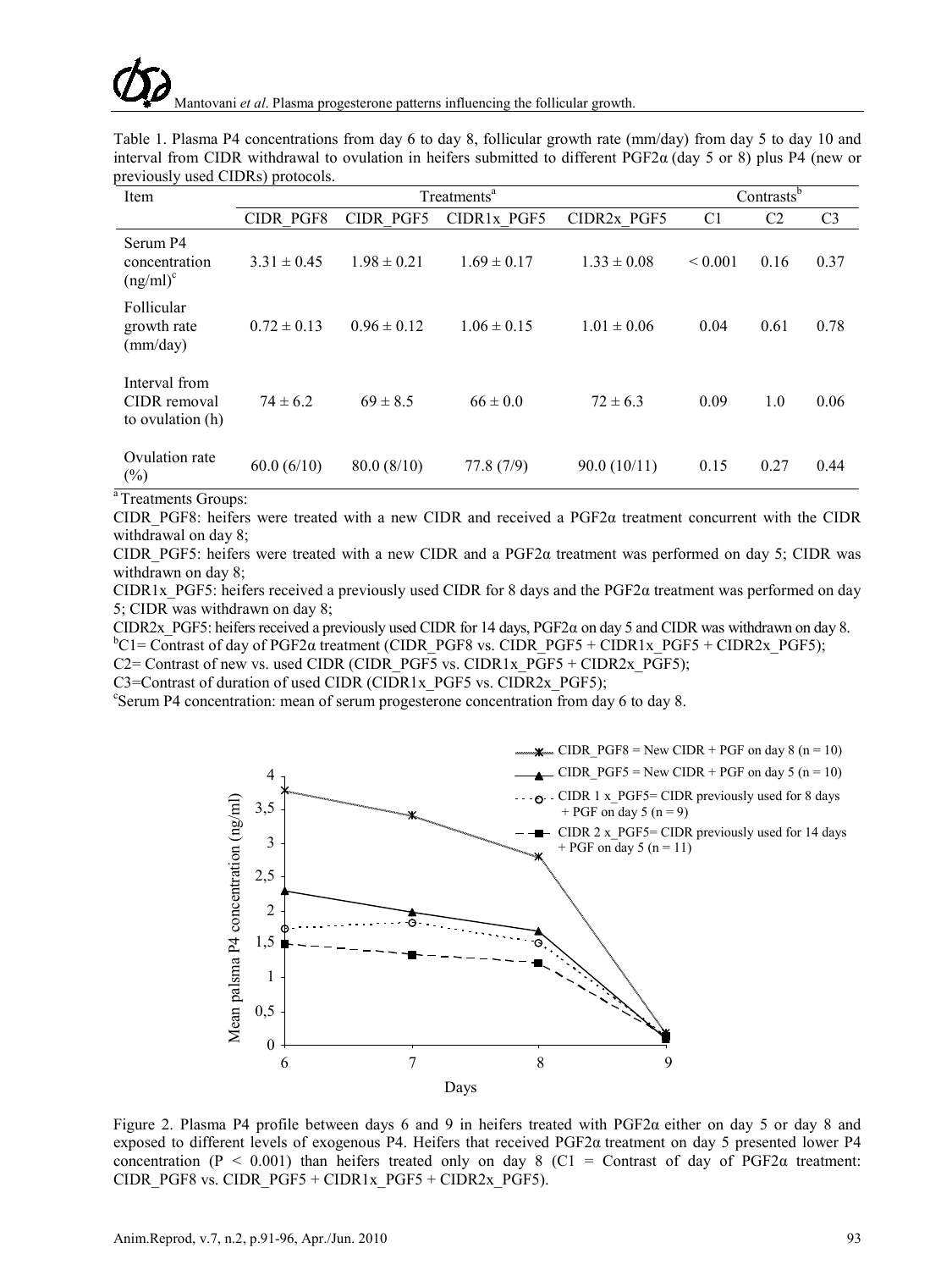# Mantovani *et al*. Plasma progesterone patterns influencing the follicular growth.



Figure 3. Dominant follicle diameter (mm) in heifers treated with PGF2α either on day 5 or day 8 and exposed to different levels of exogenous P4. Heifers that received PGF2α treatment on day 5 had larger dominant follicle growth (P = 0.04) than heifers treated only on day 8 (C1= Contrast of day of PGF2 $\alpha$  treatment (CIDR\_PGF8 vs. CIDR\_PGF5 + CIDR1x\_PGF5 + CIDR2x\_PGF5).

#### **Discussion**

The current study showed that administration of a PGF2 $\alpha$  analog on day 5 was effective in decreasing plasma concentrations of P4 and promoted an increased rate of follicular growth resulting in an ovulatory follicle with larger diameter, which is consistent with findings by others (Carvalho *et al*., 2008).

The negative correlation between plasma P4 concentrations and follicular development found in the current trial was consistent with those found in the study by Cupp *et al*. (1993) which reported that cows with lower circulating P4, approximately 1 to 2 ng/ml, developed follicles with higher diameters than those with higher circulating P4 concentrations (5 to 6 ng/ml).

Additionally, other studies have demonstrated that high plasma P4 concentrations can affect LH pulsatility pattern as LH pulses occur in lower frequency in the presence of higher circulating P4 (Ireland and Roche, 1982; Roberson *et al*., 1989), and the lower LH-pulse frequency is known to reduce follicular growth rate and consequently lower DF diameters (Kinder *et al*., 1996). Moreover, Cutaia *et al*. (2004) found higher ovulatory follicle size in beef cows receiving a PGF2α treatment at the time of P4-device

insertion and supposed that lower P4 levels increased LH-pulse frequency, leading to higher DF growth. Similarly, Kinder *et al*. (1996) demonstrated that the use of a CIDR implant in the absence of a corpus luteum (CL) resulted in a sub-luteal plasma P4 concentration (1 to 2 ng/ml), which promoted greater frequency of LH pulses and consequently led to higher follicular diameter.

Although LH pulses were not evaluated in the current study, it is very likely that greater LH frequencies accounted for the greater follicular growth rate found in heifers that had lower plasma P4 concentrations due to PGF2α treatment on day 5.

Considering a 3.1-day interval between EB treatment and the emergence of a new follicular wave (Bó *et al*., 1995; Burke *et al*., 2001) followed by follicular deviation approximately 2.6 days later (Gimenes *et al*., 2008), the PGF2α treatment on day 5 ensured a lower circulating P4 by the time follicles' gonadotropin dependency changed from FSH to LH.

According to Baruselli *et al*. (2001), lower pregnancy responses following TAI programs applied to *Bos indicus* heifers and post partum cows can be, at least partially, attributed to ovulation failures due to small dominant follicle diameter at the time of expected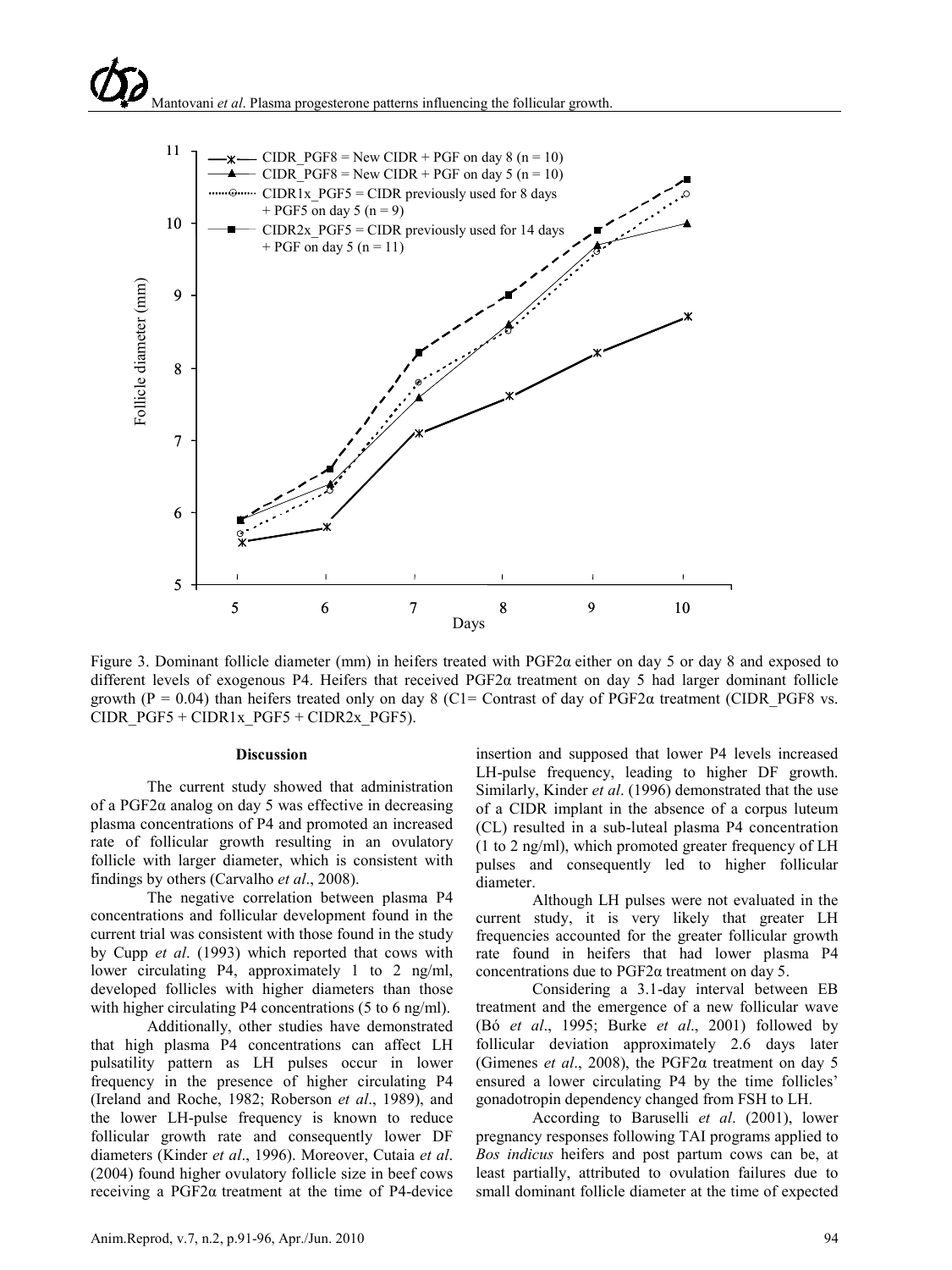ovulation. In this regard, the  $PGF2\alpha$  administration at the beginning of progesterone-based protocols could be a strategy to overcome this problem in cycling animals. In fact, Meneghetti *et al*. (2009) verified a positive effect on pregnancy rate to TAI when a  $PGF2\alpha$ treatment was administered 48 h before CIDR withdrawal compared to the same treatment immediately after CIDR withdraw.

Independently of the number of days the CIDR (new or previous used for 8 or 14 days was used), the groups that received  $PGF2\alpha$  on day 5 presented lower plasma P4 concentration and higher follicular growth and DF diameter. These findings show that treatment with a P4-releasing device (both new or previously used) in the absence of a CL results in lower circulating P4 concentration of those found during the luteal phase that leads to higher follicular growth.

Despite the greater diameter of DF in heifers with lower plasma P4, there was no statistical difference among groups' ovulation rates in the current study. These findings could be partially attributed to the relatively small number of animals used in this trial, which is likely low for this type of analysis. Moreover, these results were not consistent with previous findings from Cutaia *et al*. (2004) and Carvalho *et al*. (2008) which observed that the treatment with  $PGF2\alpha$  at the beginning of P4-based protocols increased ovulation rates.

The tendency for a longer interval from CIDR removal to ovulation in heifers that received a PGF2α treatment on day 8 than in heifers that received on day 5 might be attributed to a greater immature and unresponsive follicle as a result of higher plasma P4 concentrations and lower follicular growth rate. Therefore, LH pulsatility was not only responsible for follicle growth, but potentially caused increased LH receptors in the DF (Lopez *et al*., 2005). Thus, greater circulating P4 might have decreased the frequency of LH pulses, leading to delayed expression of LH receptors in the DF and consequently time to ovulation.

Results of the present study led to the conclusion that a PGF2 $\alpha$  injection at early stages of P4based protocols (i.e day 5) may be a feasible alternative to increase DF growth rate and the diameter of the ovulatory follicle. This treatment could be an alternative to improve results of synchronization protocols both to IATF and ET programs. Moreover, results showed that CIDR can be satisfactory used for up to 3 times, without any impairment on follicular growth and on synchronization of ovulation.

#### **References**

**Baruselli PS, Reis EL, Marques MO, Nasser LF, Bo GA**. 2004 The use of hormonal treatments to improve reproductive performance of anestrous beef cattle in tropical climates. *Anim Reprod Sci*, 82/83:479-486.

**Baruselli PS, Marques MO, Madureira EH, Costa Neto WP, Grandinetti RR, Bo GA**. 2001. Increased pregnancy rates in embryo recipients treated with CIDR-B devices and eCG. *Theriogenology*, 55:157. (abstract).

**Bergfeld EGM, Kojima FN, Wehrman ME, Cupp AS, Peters KE, Mariscal V, Sanchez T, Kittok R, Garcia-Winder M, Kinder JE**. 1995. Frequency of luteinizing hormone pulses and circulating 17β-estradiol concentration in cows is related to concentration of progesterone in circulation when the progesterone comes from either an endogenous or exogenous source. *Anim Reprod Sci*, 37:257-265.

**Binelli M, Thatcher WW, Mattos R, Baruselli PS**. 2001. Antiluteolytic strategies to improve fertility in cattle. *Theriogenology*, 56:1451-1463.

**Bó GA, Adams GP, Caccia M, Martinez M, Pierson RA, Mapletoft RJ**. 1995. Ovarian follicular wave emergence after treatment with progestogen and oestradiol in cattle. *Anim Reprod Sci*, 39:193-204.

**Burke CR, Mussard ML, Grum DE, Day ML**. 2001. Effects of maturity of the potential ovulatory follicle on induction of oestrous and ovulation in cattle with oestradiol benzoate. *Anim Reprod Sci*, 66:161-174.

**Carvalho JPB, Carvalho NAT, Reis EL, Nichi M, Souza AH, Baruselli PS**. 2008. Effect of early luteolysis in P4-based timed AI protocols in *Bos indicus, Bos indicus* x *Bos taurus* and *Bos taurus* heifers. *Theriogenology*, 69:167-175.

**Cupp A, Garcia-Winder M, Zamudio A, Mariscal V, Wehrman M, Kojima N, Peters K, Bergfeld E, Hernandez P, Sanchez T, Kittok R, Kinder J**. 1993. Concentration of progesterone (P4) in circulation has differential effect on biochemical characteristics of dominant follicles in cows. *J Anim Sci*, 71(suppl. 1):211. abstract.

**Cutaia L, Chesta P, Morebo D, Aviles M, Bertero F, Bó GA**. 2004. Effect of time of prostaglandin F2 and estradiol benzoate administration on follicular wave emergence and ovulation in beef cattle treated with progesterone vaginal devices. *In*: Abstracts of the  $15<sup>th</sup>$ International Congress of Animal Reproduction, 2004, Porto Seguro, Brazil. Porto Seguro: ICAR. pp. 111.

**Dias CC, Wechsler FS, Day ML, Vasconcelos JLM**. 2009. Progesterone concentration, exogenous equine chorionic gonadotropin, and timing of prostaglandin F2α treatment affect fertility in postpuberal Nelore heifers. *Theriogenology*, 72:378-385.

**Gimenes LU, Sá Filho MF, Carvalho, NAT, Torres-Junior JRS, Barros CM, Carvalho JBP, Mapletoft RJ, Baruselli PS**. 2008. Follicle deviation and ovulatory capacity in Bos indicus heifers. *Theriogenology*, 69:852-858.

**Houghton PL, Lemenager RP, Hendrix KS, Moss GE, Stewart TS**. 1990. Effects of body condition pre- and postpartum energy intake and stage of production of energy utilization by beef cows. *J Anim Sci*, 68:1447-1456. **Ireland JJ, Roche JF**. 1982. Effects of progesterone on